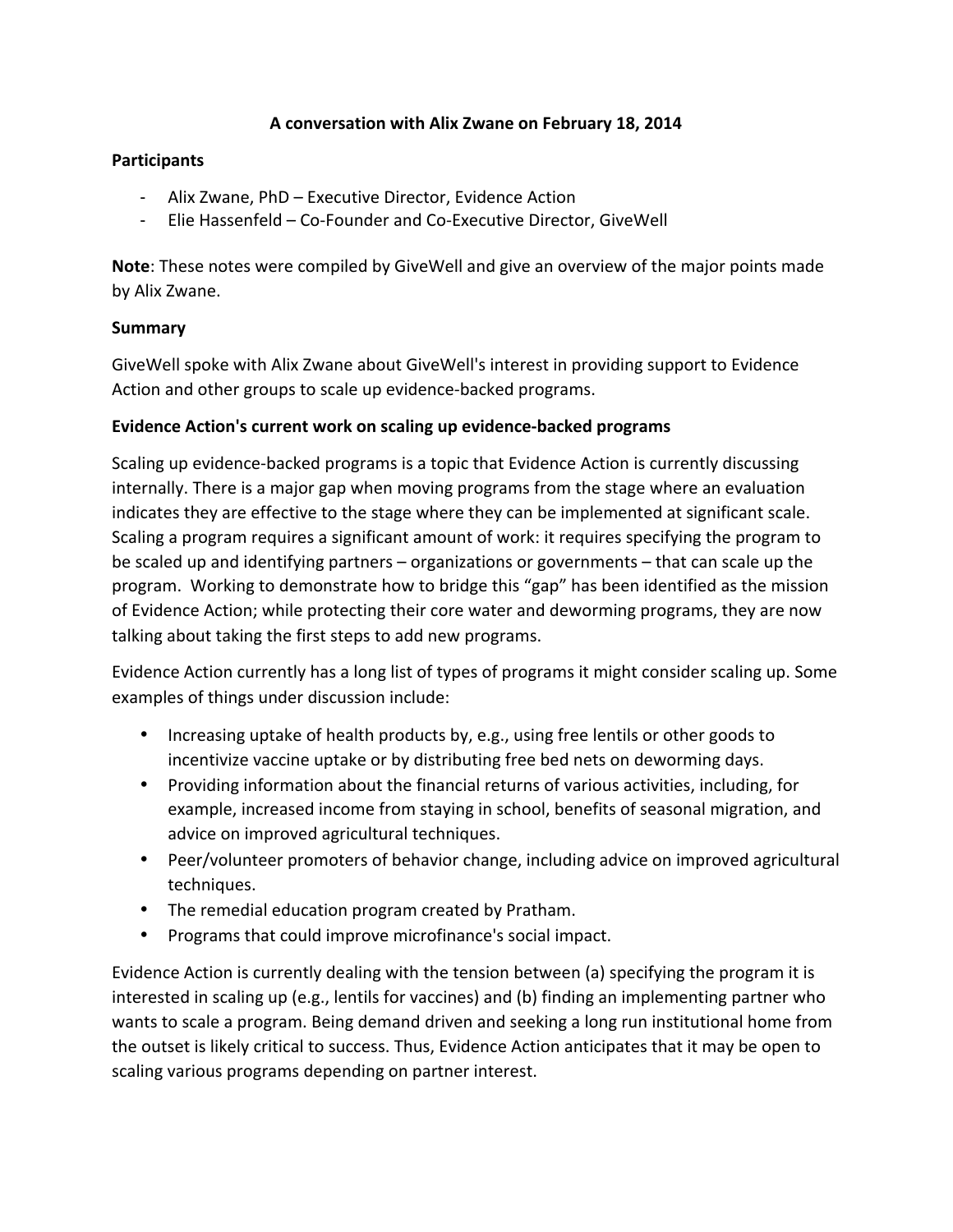There are a range of other topics that are also under discussion as potentially important to learn about to protect both the commitment to evidence and the commitment to scale. For example, another issue Evidence Action is considering is the degree of early (i.e., first few years) evaluation (in addition to process monitoring) it will implement in order to determine whether the program appears to achieve similar benefits when operating at scale as it did when it was part of a trial. Some programs may have externalities that are not all positive (e.g., there may not be enough jobs for seasonal migrants) that could affect a program's impact at scale.

# **Evidence Action's needs/plans**

Evidence Action hopes to hire a postdoc to assist with the next stage of research: evaluating the evidence for programs it might scale up and considering feasibility of scale up. It would then hire a more senior person (likely as a consultant) to engage with potential partners. The consultant and postdoc would work together. The consultant would have experience building partnerships while the postdoc would understand the research well and could assist the consultant in determining which parts of a program were necessary vs. negotiable.

Dr. Zwane previously managed someone in a similar postdoc research role while she was at the Gates Foundation.

Evidence Action believes that \$70,000-\$100,000 would allow it to move forward with hiring a postdoc and that full exploration of a programmatic area would cost about twice that amount. It currently has approximately \$250,000 in unrestricted, core funding which it prefers not to allocate to this because this would significantly diminish its reserves.

Two other donors (in addition to GiveWell) have expressed interest in supporting Evidence Action's work in this area of learning and new program development.

# **Others working in the area of scaling up proven programs**

GiveWell mentioned having already spoken with *Innovations* for Poverty Action and *IDinsight*.

- 3ie. There is an ongoing search for a new ED
- The Development Impact Evaluation Initiative (DIME). A World Bank program run by Arianna Legovini that has a research, advocacy, and scale mission.
- Global Development Innovation Ventures (GDIV). USAID, the Department for International Development (DFID), and the Omidyar Network set up GDIV, an entity that aims to do similar work to Development Innovation Ventures (DIV) but be open to external funding.
- International Growth Centre (IGC). Funded by DFID and housed at the London School of Economics.
- There may be individuals within major international organizations (e.g., someone at CARE, Save the Children, Oxfam, etc.) who would be able to use support to work on